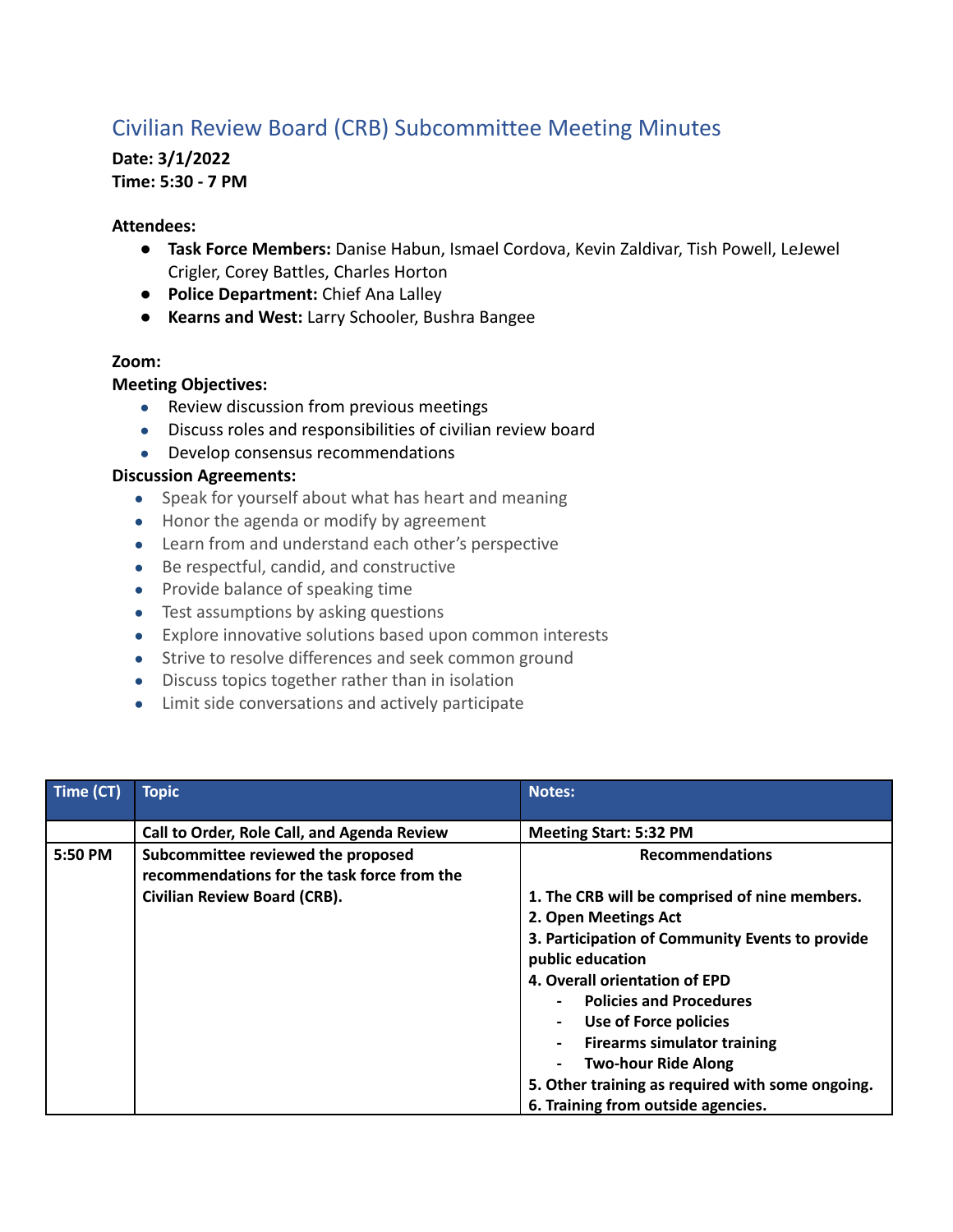|  | A task force member stated that they made a<br>motion to establish a nine member board and that<br>was agreed upon by the subcommittee.<br>Another task force member questioned why there<br>is a need for the participation in community events<br>as well as the two-hour ride along.                                                                                                                           |
|--|-------------------------------------------------------------------------------------------------------------------------------------------------------------------------------------------------------------------------------------------------------------------------------------------------------------------------------------------------------------------------------------------------------------------|
|  | A different task force member responded saying<br>that upon review of other Civilian Review Boards<br>they identified the requirement for CRBs to engage<br>with the local community as a form of publicity<br>and providing a linkage between the community<br>and the CRB. Other CRB's found this to be a helpful<br>component as it provided outreach and more<br>authentic service.                           |
|  | Another task force member pushed back against<br>including participation in community events and<br>instead recommended alternative training. They<br>recommended training that lead to creating a<br>neutral and open lens is beneficial. The task force<br>continued to talk about how the Elgin Police<br>Department does not want to get rid of qualified<br>immunity.                                        |
|  | Chief Lalley explained what Qualified Immunity is<br>for context for the subcommittee.                                                                                                                                                                                                                                                                                                                            |
|  | Task force members discussed how everything that<br>is done in the subcommittee needs to be looked<br>through the lens of equity and diversity, therefore<br>asked to understand the policy and procedures of<br>the Elgin Police Department better.                                                                                                                                                              |
|  | Task force members expressed that they felt the<br>subcommittee had already had the conversation<br>and spent much time discussing the trainings and<br>two-hour ride along. They stated that they did not<br>receive the two-hour hour ride along which needs<br>a vote. They offered to remain focused on which<br>trainings should be done prior and which should<br>be done after the CRB had been appointed. |
|  | The subcommittee lead expressed that the<br>subcommittee is trying to come to a consensus for<br>what they want to show for Thursday evening's full                                                                                                                                                                                                                                                               |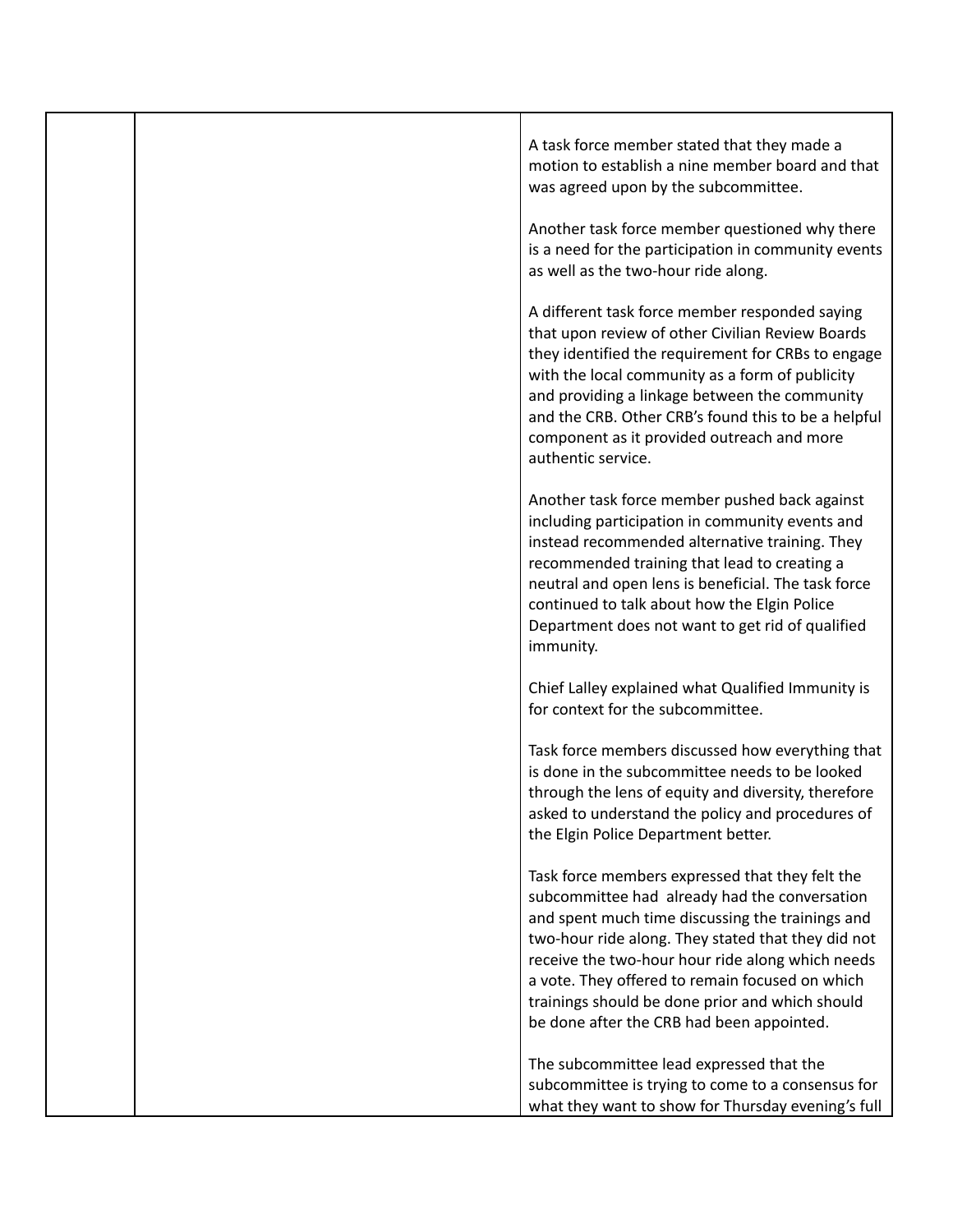|                                  | task force meeting. Establishing a CRB is a big thing |
|----------------------------------|-------------------------------------------------------|
|                                  | being done in Elgin so they want to make sure they    |
|                                  |                                                       |
|                                  | are representing all residents in Elgin fairly and    |
|                                  | putting in place things that will be helpful to       |
|                                  |                                                       |
|                                  | everybody. In order to ensure that the CRB is not     |
|                                  | political the subcommittee needs to function          |
|                                  |                                                       |
|                                  | bottom up and not top down.                           |
|                                  |                                                       |
| Subcommittee voting on trainings | <b>Subcommittee Votes</b>                             |
|                                  |                                                       |
|                                  |                                                       |
|                                  | <b>Vote: Open Meetings Act Training</b>               |
|                                  | Yes: 6                                                |
|                                  | <b>No: 2</b>                                          |
|                                  |                                                       |
|                                  | Abstain: 0                                            |
|                                  |                                                       |
|                                  | Vote: Opens Meeting Act training before they are      |
|                                  | seated                                                |
|                                  |                                                       |
|                                  | Yes: 5                                                |
|                                  | <b>No: 1</b>                                          |
|                                  |                                                       |
|                                  | Abstain: 0                                            |
|                                  |                                                       |
|                                  | <b>Vote: Policies and Procedures Training</b>         |
|                                  | Yes: 4                                                |
|                                  |                                                       |
|                                  | <b>No: 2</b>                                          |
|                                  | Abstain: 0                                            |
|                                  |                                                       |
|                                  |                                                       |
|                                  | <b>Vote: Policies and Procedures training before</b>  |
|                                  | service                                               |
|                                  | Yes: 2                                                |
|                                  |                                                       |
|                                  | <b>No: 2</b>                                          |
|                                  | <b>Abstain: 2</b>                                     |
|                                  |                                                       |
|                                  | <b>Vote: Policies and Procedures training before</b>  |
|                                  |                                                       |
|                                  | service                                               |
|                                  | Yes: 2                                                |
|                                  | <b>No: 2</b>                                          |
|                                  |                                                       |
|                                  | <b>Abstain: 2</b>                                     |
|                                  |                                                       |
|                                  | <b>Vote: Use of Force Policy Training</b>             |
|                                  | Yes: 5                                                |
|                                  |                                                       |
|                                  | <b>No: 1</b>                                          |
|                                  | Abstain: 0                                            |
|                                  |                                                       |
|                                  | Vote: Use of Force Policy training before service     |
|                                  |                                                       |
|                                  | Yes: 1                                                |
|                                  | <b>No: 5</b>                                          |
|                                  |                                                       |
|                                  | Abstain: 0                                            |
|                                  |                                                       |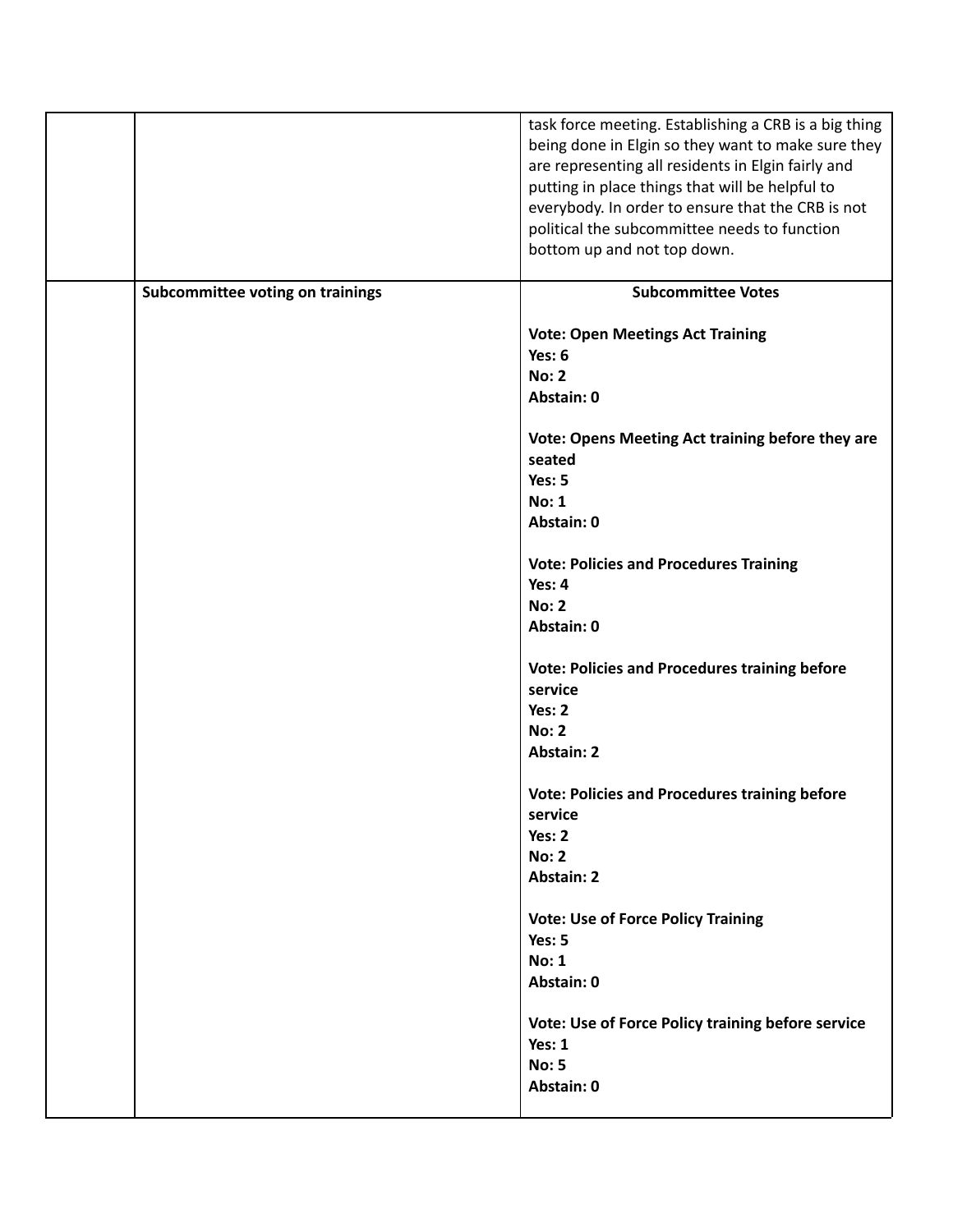|                                      | Vote: Use of Force Policy training after service  |
|--------------------------------------|---------------------------------------------------|
|                                      | Yes: 3                                            |
|                                      | <b>No: 1</b>                                      |
|                                      | <b>Abstain: 2</b>                                 |
|                                      |                                                   |
|                                      | <b>Vote: Firearms Simulator training</b>          |
|                                      | Yes: 1                                            |
|                                      | <b>No: 4</b>                                      |
|                                      | Abstain: 1                                        |
|                                      |                                                   |
|                                      | <b>Vote: two-Hour Ride Along training</b>         |
|                                      | Yes: 2                                            |
|                                      |                                                   |
|                                      | <b>No: 2</b>                                      |
|                                      | <b>Abstain: 2</b>                                 |
|                                      |                                                   |
|                                      | Task force members recommended making the         |
|                                      | two-hour ride along and firearms training both    |
|                                      | optional.                                         |
|                                      |                                                   |
|                                      | <b>Vote: Diversity and Equity training</b>        |
|                                      | Yes: 6                                            |
|                                      | <b>No: 0</b>                                      |
|                                      | Abstain: 0                                        |
|                                      | <b>Vote: Diversity and Equity training before</b> |
|                                      |                                                   |
|                                      | appointment<br>Yes: 3                             |
|                                      |                                                   |
|                                      | No: 0                                             |
|                                      | Abstain: 0                                        |
|                                      | <b>Vote: Diversity and Equity training after</b>  |
|                                      |                                                   |
|                                      | appointment                                       |
|                                      | Yes: 3                                            |
|                                      | <b>No: 0</b>                                      |
|                                      | Abstain: 0                                        |
|                                      |                                                   |
|                                      | A task force member stated that the process was a |
|                                      | good example of the democratic process.           |
|                                      | Another task force member stated that if needed   |
|                                      |                                                   |
|                                      | they go back to the taskforce and say that they   |
|                                      | voted no on a particular vote. Voicing their      |
|                                      | opinions in the larger task force is important    |
|                                      | because that is where our decisions matter most.  |
|                                      |                                                   |
| Subcommittee voting on Selection and | <b>Selection and Appointment Votes</b>            |
| Appointment                          |                                                   |
|                                      |                                                   |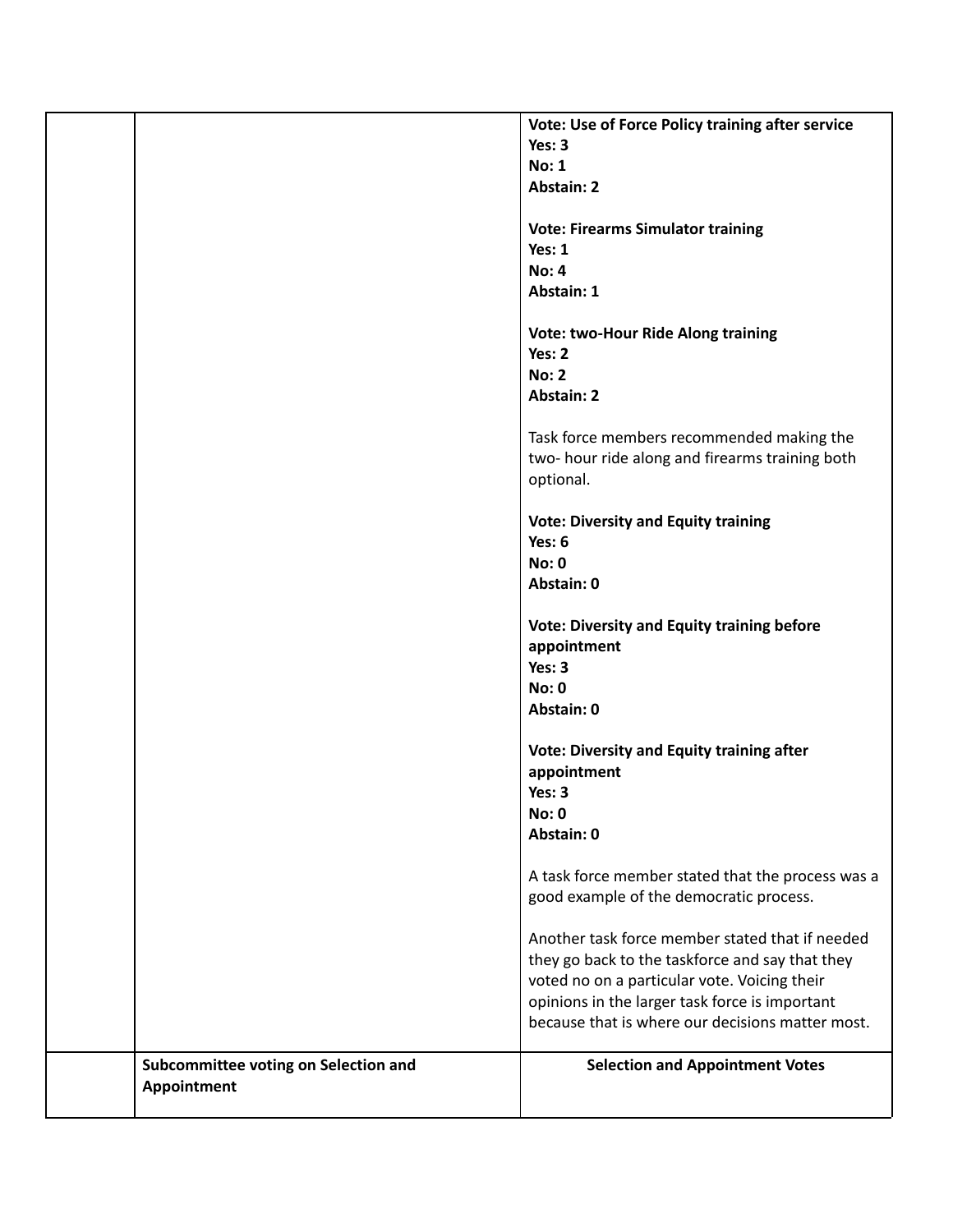| Vote: Three year staggered term limits for the      |
|-----------------------------------------------------|
| CRB as initial terms vary.                          |
| Yes: $1$                                            |
| <b>No: 5</b>                                        |
| Abstain: 0                                          |
| Vote: Two year staggered term limits for the CRB    |
| as initial terms vary.                              |
| Yes: 4                                              |
|                                                     |
| <b>No: 1</b>                                        |
| <b>Abstain: 1</b>                                   |
| A task force member moved to make a                 |
| recommendation for five members appointed for       |
| three year terms and four members appointed for     |
| two year terms.                                     |
| Another task force member affirmed by stating       |
| that they think the point was to have a group of    |
| civilians to look over the applicants and submit    |
| their preferences to the Mayor and City Council.    |
|                                                     |
| A subcommittee member expressed the concern         |
| that the typical term length is about 4 years, but  |
| whenever a new board is started they do not want    |
| to start everyone at the same term length. It is    |
| best to stagger term length so everyone does not    |
| expire at the same time.                            |
|                                                     |
| A different committee member stated that they       |
| want the CRB to remain under the control of         |
| civilians. They are going to have a task at hand to |
| have African Americans and Latino residents join    |
| this board. Does not want the members of this       |
| board to continue to serve on this board and then   |
| make it a culture.                                  |
|                                                     |
| Vote: Staggered Board Terms (9 member board, 5      |
| for 3 years and 4 for 2 year terms, then consistent |
| terms after)                                        |
| Yes: 5                                              |
| No: 0                                               |
| Abstain: 1                                          |
|                                                     |
| A task force member expressed concern that          |
| appointments may only occur by the Mayor and        |
| City Council.                                       |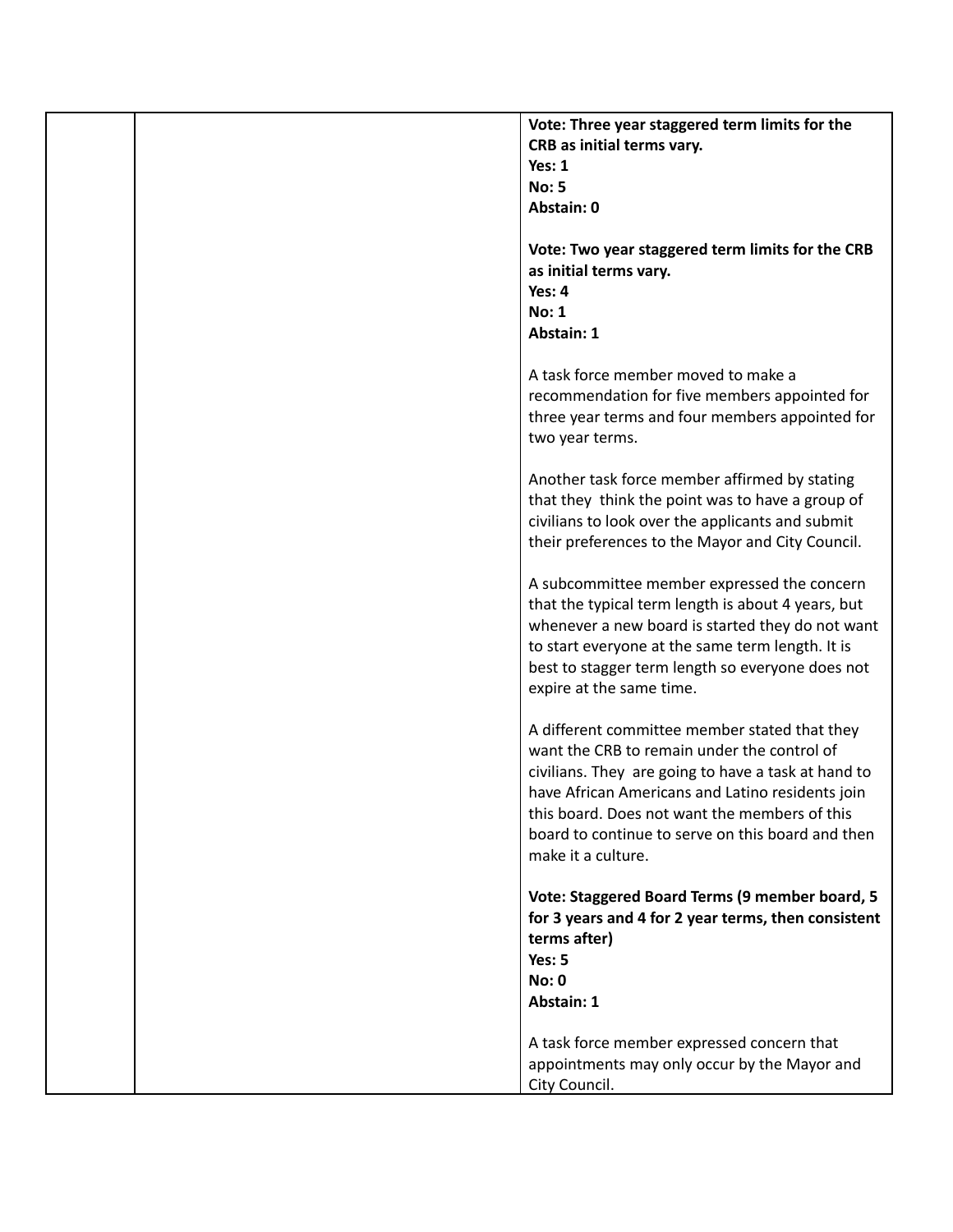| <b>Subcommittee voting on Complaint Review</b> | <b>Complaint Review Procedure Vote</b>                                                                |
|------------------------------------------------|-------------------------------------------------------------------------------------------------------|
| Procedure                                      |                                                                                                       |
|                                                | Vote: CRB has the ability to subpoena witnesses                                                       |
|                                                | Yes: 5                                                                                                |
|                                                | No: 1                                                                                                 |
|                                                | Abstain: 0                                                                                            |
|                                                | Chief Lalley explained that knowing how the legal                                                     |
|                                                | process works is important if subpoena powers are                                                     |
|                                                | given to the CRB. If the CRB is given subpoena                                                        |
|                                                | powers that may conflict with internal<br>investigations as well as may not be legal if the           |
|                                                | witness does not wish to come forward.                                                                |
|                                                |                                                                                                       |
|                                                | A task force member responded stating that                                                            |
|                                                | having the power to subpoena people would                                                             |
|                                                | enrich the power and process the CRB would have.                                                      |
|                                                | If they need to negotiate and have conversations<br>with legal people then that is what should be the |
|                                                | next step.                                                                                            |
|                                                |                                                                                                       |
|                                                | Another task force member asked to disclose the                                                       |
|                                                | need to follow-up with legal to the taskforce.                                                        |
|                                                | <b>Vote: Support of the Civilian Review Board</b>                                                     |
|                                                | working with the Chief to determine disciplinary                                                      |
|                                                | action.                                                                                               |
|                                                | Yes: 3                                                                                                |
|                                                | No: 0                                                                                                 |
|                                                | <b>Abstain: 3</b>                                                                                     |
|                                                | Vote: The CRB will make their findings public                                                         |
|                                                | Yes:                                                                                                  |
|                                                | No:                                                                                                   |
|                                                | Abstain:                                                                                              |
|                                                |                                                                                                       |
|                                                | Vote: No less than 5 members of the CRB be of                                                         |
|                                                | African American (or Black) descent.                                                                  |
|                                                | Yes: 5                                                                                                |
|                                                | <b>No: 0</b>                                                                                          |
|                                                | <b>Abstain: 1</b>                                                                                     |
|                                                | Task force members discussed the vote and the                                                         |
|                                                | language of the recommendation in depth. Some                                                         |
|                                                | task force members stated there needed to be at                                                       |
|                                                | least five members of the CRB be Black/African                                                        |
|                                                | American. Another task force member asked for a                                                       |